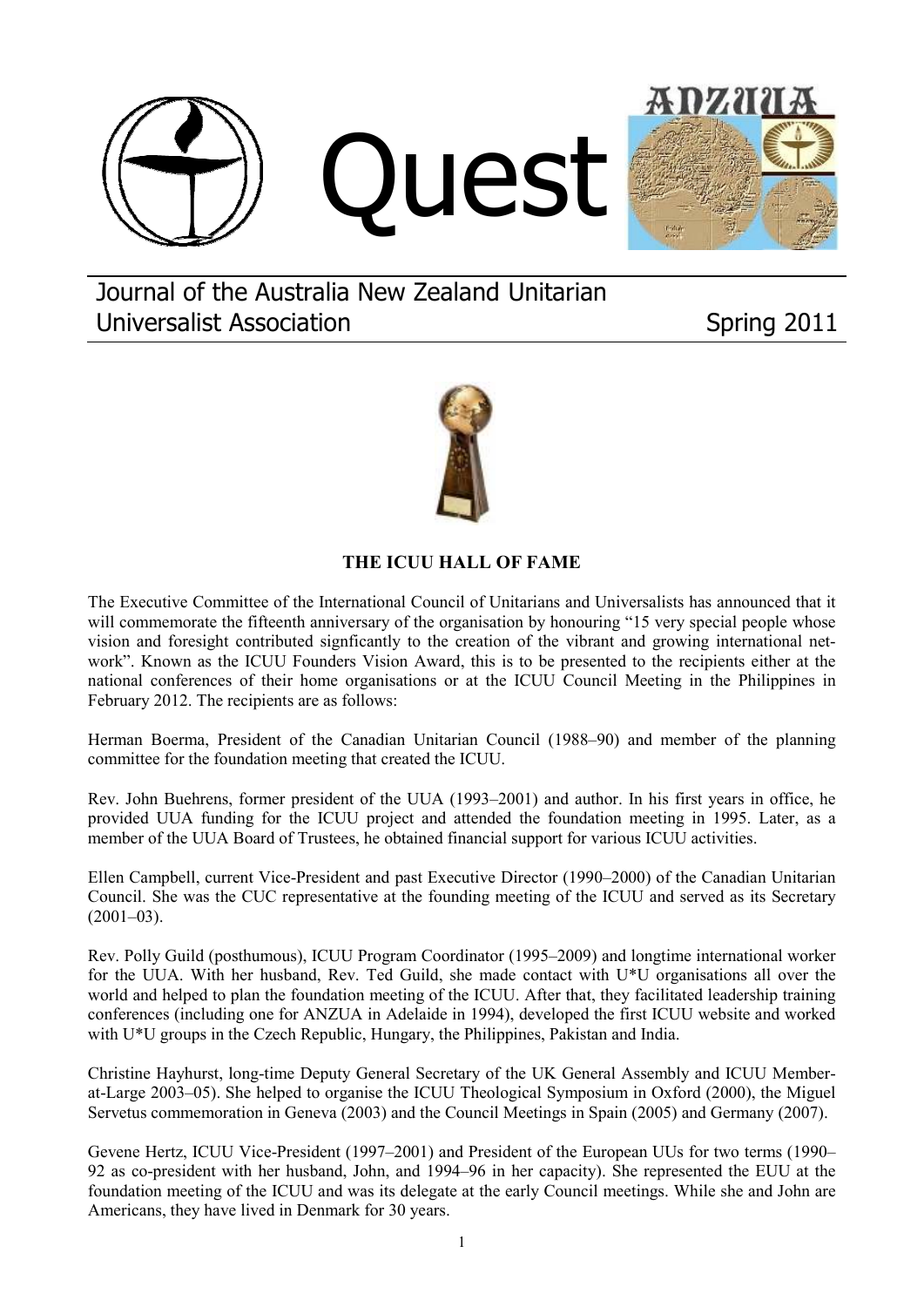Wolfgang Jantz, prominent leader of the German Unitarians, whom he represented at the ICUU's foundation meeting. He served two terms as a Member-at–Large on the Executive Council (1995–97 and 1999–2001) and organised the ICUU conferences and meetings that were held in Germany.

Carleywell Lyngdoh, General Secretary of the Unitarian Union of Northeast India (Khasi Hills Unitarians) and its successor, the Indian Council of Unitarian Churches for 33 years.

Rev. Kovács István of the Unitarian Church of Transylvania, ICUU Member-at-Large (2004–06). He helped organise the European Tour of 1999 and other programs in Transylvania, the USA, India and Argentina.

Rev. Jill McAllister, ICUU Treasurer (1995–99), President (1999–2003), Member-at-Large (2007–2009) and current Program Director. She has also held office in the UUA and headed last year's ICUU-ANZUUA Growth Workshop in Brisbane.

Rev. Kenneth MacLean of the UUA, appointed by Rev. John Buehrens as Special Assistant for International Affairs (1992–93) and for Interfaith matters (1994–99). He assisted the working party that formed the ICUU.

Rev. Clifford Reed, President of the UK General Assembly (1997–98), ICUU Secretary (1995– 97) and chair of the first Theological Symposium at Oxford. He is also a noted hymnodist and writer of worship materials.

Rev. Rebecca Sienes, President of the UU Church of the Philippines (1988–2008 and 2009–). She was a member of the planning committee for the foundation meeting and represented the UUCP there.

Rev. Szabó Árpád (posthumous), professor of theology and Bishop of the Unitarian Church of Transylvania (1996–2008) and ICUU Vice-President (1995–97). He was instrumental in helping the ICUU understand the importance of our denomination's historical and theological roots.

Rev. David Usher, founding President of the ICUU (1995–1999) who first proposed an international U\*U body in 1987 while serving as a minister in Manchester. Originally from Adelaide, he moved from the UK to the US and was a member of the planning committee for the foundation meeting that created the ICUU.

Much more could be said of these worthy people – and it will be in later issues.

### **GREETINGS FROM THE ICUU**

Dear ANZUUA Conference Attendees,

On behalf of your UU friends around the world I send greetings and best wishes for a successful conference.

In this troubled world, your chosen theme *Standing on the Side of Justice and Compassion* is both timely and historic. Of course our faith in your land was founded on the solid grounding of justice works thanks to Catherine Helen Spence and others. It is good that the tradition continues mixing our liberal sense of outrage at injustice with compassion for those who are different, dispossessed and in need of our help and support.

And today our world is in need of your good work. If the task seems daunting, trust that you are not alone. Whether it's the struggle for GBLT rights in Uganda, the fight against poverty and environmental degradation in the Philippines or the intensifying battle for immigration rights in the USA, Unitarians and Universalists around the world are standing on the side of justice and compassion.

Dear friends, the world needs our effort and our concern. I congratulate you for taking up this vital theme at your conference and wish you fruitful discussions and positive outcomes.

Best wishes, Rev. Brian Kiely ICUU President

[My thanks to the ICUU Executive Secretary, Rev. Steve Dick, for asking Rev. Kiely to send us this.]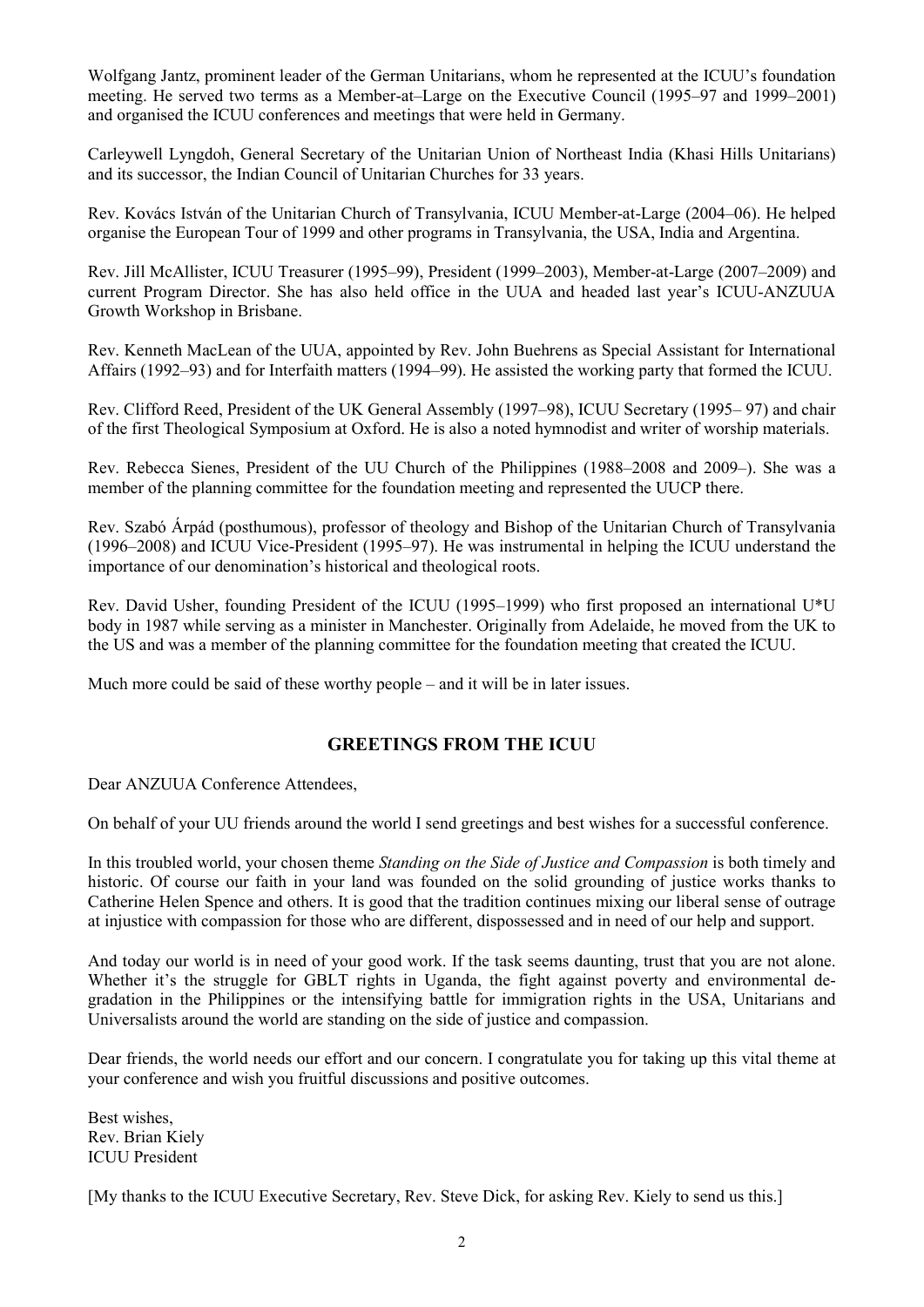

International Council of Unitarians and Universalists

## **ICUU NEWS**

## **Ministerial Training and Education**

**50 Years of the UUA** 



[From the Summer 2011 issue of Global Chalice.]

The ICUU Task Force on Ministerial Training and Education is in Year 3 of a three-year project. With the aim of increasing access to ministerial education and training for U\*U groups around the world, we have worked with member groups, theological schools and others, to produce a draft of international guidelines for ministerial credentials. This year three pilot projects are underway, to demonstrate the feasibility of a variety of pathways to ministry, in and among member groups. These include:

1. The UU Church of the Philippines has just launched its own 6-year program of ministerial education and training, beginning with a five-day live-in training in church leadership and organization for lay leaders, led by staff in the UUCP National Office. The main purpose is to strengthen and upgrade the knowledge, information and the skills of the current leaders and provide opportunity to the second-liners to learn/acquire ministerial skills when they will assume leadership in the congregation. The full program includes several people continuing on for theological training at a local university.

2. The Australia New Zealand Unitarian Universalist Association is in the process of developing its own standards for ministerial credentials, and hopes to design a course of study and formation for potential ministers. ICUU Program Coordinator Jill McAllister visited with ANZUUA leaders in August 2010, in Brisbane, and has been offering ongoing consulting with them as they work on this project.

3. In Burundi, a short course of theological education was offered to leaders and members of the Bujumbura congregation in April 2010. In addition, a pilot project to create a cohort of ministry students in Africa will be undertaken in August 2011. The first group will be francophone, with students from groups in Burundi, Rwanda, Congo Brazzaville, and the DRC. These students will gather for a 5-day session of intensive courses in basic and comparative theology, introduction to the Bible, and introduction to UU History. Teachers and facilitators will be mostly local, with consultation from the ICUU. We hope to work with faculty at Meadville Lombard Theological School to adapt parts of the new Meadville Educational Model for supervising student peer-groups long-distance. In addition, these students will work together to design a multi-year schedule of training and education aimed at satisfying local standards for ministerial credentials, which will be under development at the same time.

The Task Force (Eric Cherry – UUA, Kinga Reka Szekely – Transylvania, Fulgence Ndagijimana – Burundi, David Keyes – UUA, Helpme Mormen – Unitarian Union of Northeast India, and Jill McAllister – ICUU Program Director) plans to deliver a final report and recommendations to the ICUU Council meeting in February 2012.

The recent UUA General Assembly, held in Raleigh, North Carolina, commemorated the fiftieth anniversary of the merger of the American Unitarian Association and the Universalist Church of America that produced the Unitarian Universalist Association of Congregations in 1961. From their beginnings in the 1800s, the two denominations had a cooperative relationship, realising that their similarities outweighed their differences. Some local congregations merged early on but several attempts to join ranks at the national level were unsuccessful. The smaller Universalist feared being 'swallowed up', while some Unitarians worried that embracing their more Christian-oriented confreres would stunt their growth.

In 1947, a Joint Commission was formed that led to a vote in which nearly 75% of Unitarian and Universalist congregations approved the formulation of a plan for federal union. A Council of Liberal Churches was set up in 1953 and took on the previous AUA-UCA functions of religious education, publications and public relations. By 1956, a Joint Merger Commission was appointed to thrash out the many legal and technical details, framing a proposal that was soundly approved by the congregations in 1960. Needless to say, the premerger fears and suspicions were seen to be unfounded and the new organisation was a dynamic success.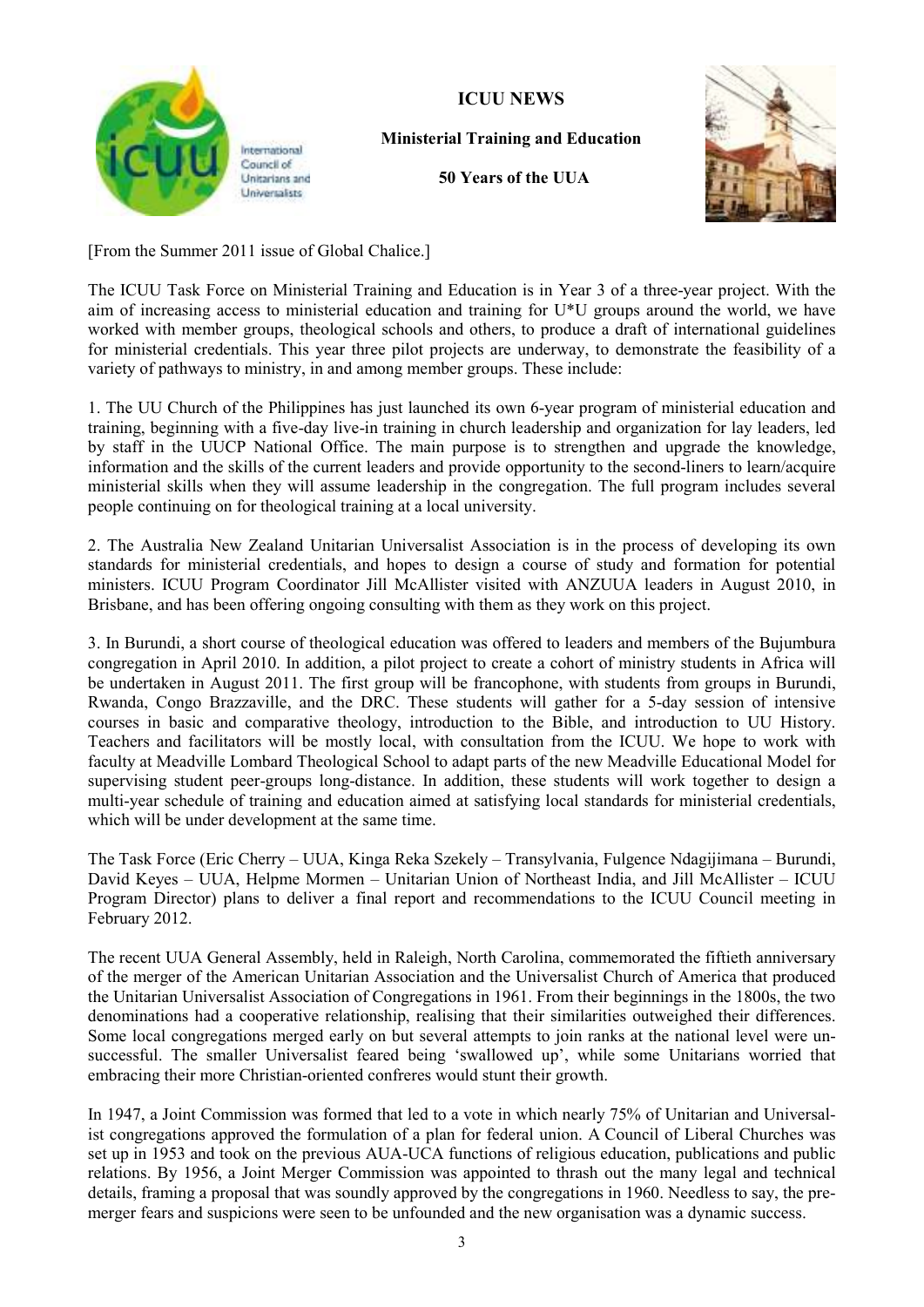### **CONFERENCE UPDATE**

'Standing on the Side of Justice and Compassion' will be the theme of the ANZUUA Conference being held in Brisbane this month. Workshops on this theme on Saturday  $27<sup>th</sup>$  and on the afternoon of Sunday  $28<sup>th</sup>$  will explore a wide range of topics including refugees, the environment, LGBT issues, marginalised, homeless and displaced people, indigenous people and their struggle for health, land rights, etc., and many other social justice areas. A service conducted by Peter Ferguson will be held on Sunday morning and the ANZUUA General Meeting will be held on Monday  $29<sup>th</sup>$  with the Conference concluding around 3 pm.

The meeting will start with an address by Dan Furmansky, campaign manager with Standing on the Side of Love (SSL) in the USA. Standing on the Side of Love is a public advocacy campaign that seeks to harness love's power to stop oppression. It is sponsored by the UUA and all are welcomed to join. See their website (www.standingonthesideoflove.org) for more information. Dan will join us by videoconference from the USA, as circumstances have prevented him from joining us in person. We will have time to reflect and ask Dan questions that may contribute to what we decide to do as outcomes of the conference.

The UUA identified many social justice issues (see www.uua.org/justice/issues/index.shtml) and prioritised these down to four main areas that they agreed to focus on. These were:

- Bisexual Gay Lesbian Transgender Equality
- Environmental Justice
- Immigration Justice
- Reproductive Justice, with a focus on Comprehensive Sex Education

and a subset of these are focused on by the campaigns run by Standing on the Side of Love groups.

We expect the ANZUUA meeting in Brisbane will similarly identify a large range of social justice issues and we will develop a short list of targeted areas where we can collaborate and focus our attention on. We recognize that in Australia and New Zealand we are unlikely to be large enough to undertake significant projects on our own and therefore identifying ways in which congregations can make a significant difference themselves is important as well as identifying other groups to align with so that we can help strengthen areas of importance with our contributions.

Some congregations may wish to focus on different areas to others because of geographic needs, historical alignment with groups or active working strategies already in place. Sharing these stories within our groups will help to provide ideas and incentive for others to also contribute meaningfully to social justice issues.

We will also have time for focused discussion groups on other topics that are important to have at this once in two years event. Topics that have been raised include "What it means to be Unitarian in the 21<sup>st</sup> Century", which is an interesting topic to reflect on.

There will be a service on Sunday morning, so we have approximately 1.5 days to have these discussions and derive meaningful action plans. To be efficient about how this is run, we will have with us Dr, Ian Plowman, organisational psychologist and inventor of Meetings Without Discussion (MWD). Ian will guide us in using MWD and Open Space Technology (www.openspaceworld.org) to have highly productive workshop time on Saturday and Sunday. There will be a series of parallel discussion groups, each choosing one of the topics selected and then having a focus group on that topic to come up with action ideas and plans for the Conference.

One of the overall objectives is that we develop a small and manageable number of key social justice strategies that can be implemented by our congregations and at the same time leverage the strength of community, intelligence and passion of interested ANZUUA communities across Australia and New Zealand. Another is that we all learn the concepts of meetings without discussion and open space technology so that we can use these in our own groups for highly effective meetings to get more useful stuff done with less effort! And a third is that we use Standing on the Side of Justice and Compassion as a focus for practical application of the seven Unitarian principles to help make our world a better place.

James Hills, Convener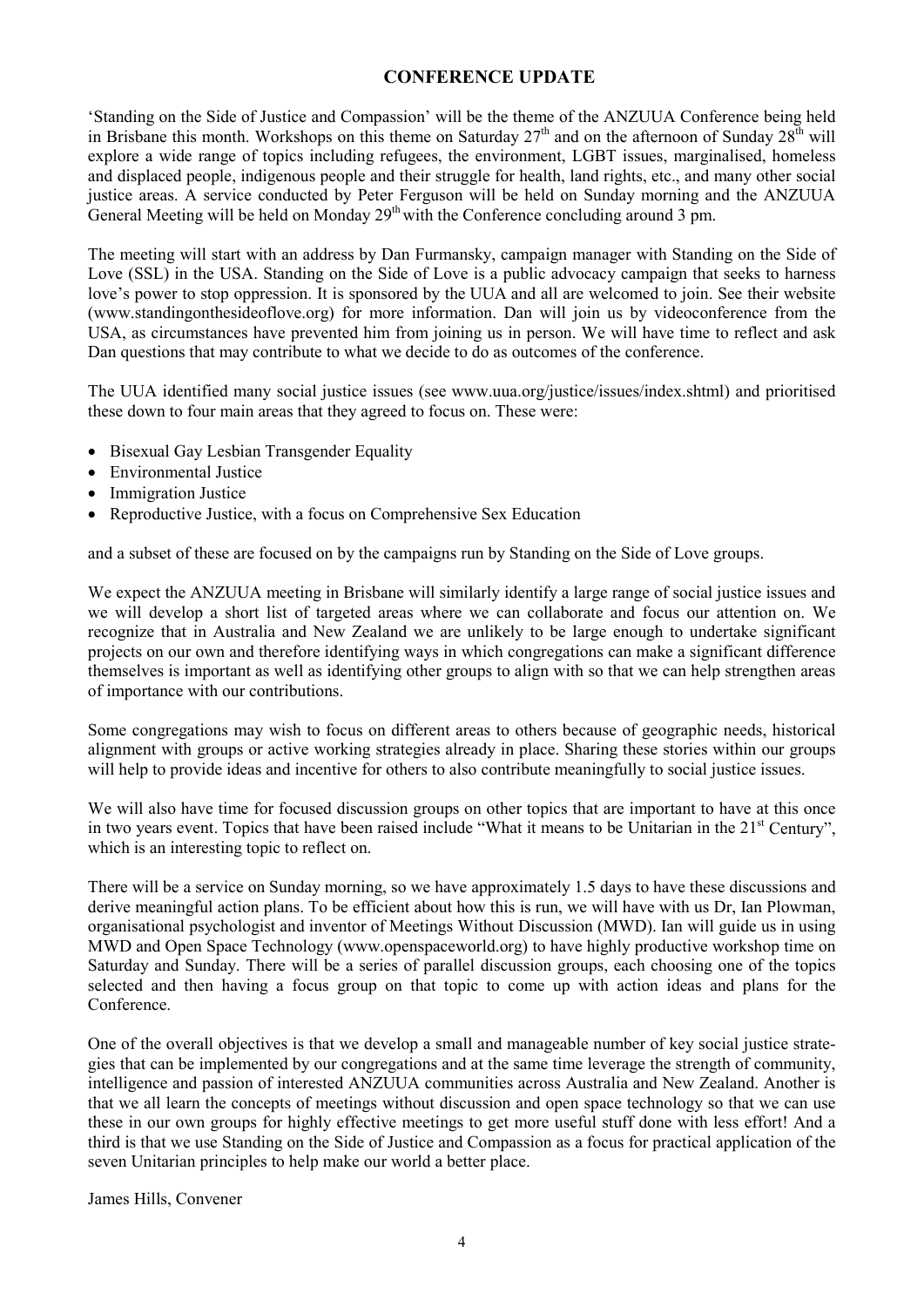### **WRITERS WANTED!**

The Australian and New Zealand Unitarian Universalist Association (ANZUUA) is compiling an anthology of worship material suitable particularly for use in our Antipodean congregations, and we need YOUR input.

We would like songs and hymns and suitable material written by Unitarians to include in this anthology. We are looking for:

- Opening Words
- Chalice Lightings
- Meditations / Prayers
- Words for the Offertory
- Closing Words / Benedictions
- Words for Special Occasions
- Material for Children
- Songs / Hymns (original music would be great!)
- Other suitable readings.

Material may be on any subject, including but not limited to:

- Seasonal material (for example, Christmas, Easter, solstice, spring) Unitarian / UU principles and heritage
- The world around us (for example, nature, community, social issues)
- Special Occasions (for example, weddings, namings, flower communion)

Please send any contributions or queries to the editor:

Andrew Usher 3 Hughes Street Potts Point NSW 2011 Australia (02) 9357 4336

or email (plain text preferred) to: aeru@bluebottle.com.

The deadline for submission is 20 November 2011. We wish to concentrate on material by New Zealand or Australian Unitarians, and preferably to include material free of copyright restrictions. Unfortunately no payment can be made, but copyright for contributions will remain with the original authors.

[Rev. Andrew Usher is the son of Rev. Geoffrey Usher, former minister, of the Sydney Unitarian Church, and nephew of Rev. David Usher (see p. 2). Also a PhD mathematician, his last job was lecturing at the University of Cork in Ireland. Andrew adds that he is also happy to receive original poetry and that he will be attending the ANZUUA Conference. (See p. 11 for more on the anthology.)]

### **THOUGHT FOR TODAY**

… everything will calm down, the thoughts seem to stop, and the spiritual cathedral of a great silence will open before one's mind. The body appears to have a spiritual substance and spread to the infinity – and calm quiet, God's peace, sacred silence [are] everywhere.

And if you are so lucky, you will hear the Voice of Silence. Perhaps you will not understand it at first and you will be too surprised, but the impression which you will receive will give you more and tell you more than all talks and revelations written by letters.

Is it mysticism? It depends. For someone it is such a daily and natural experience as breakfast.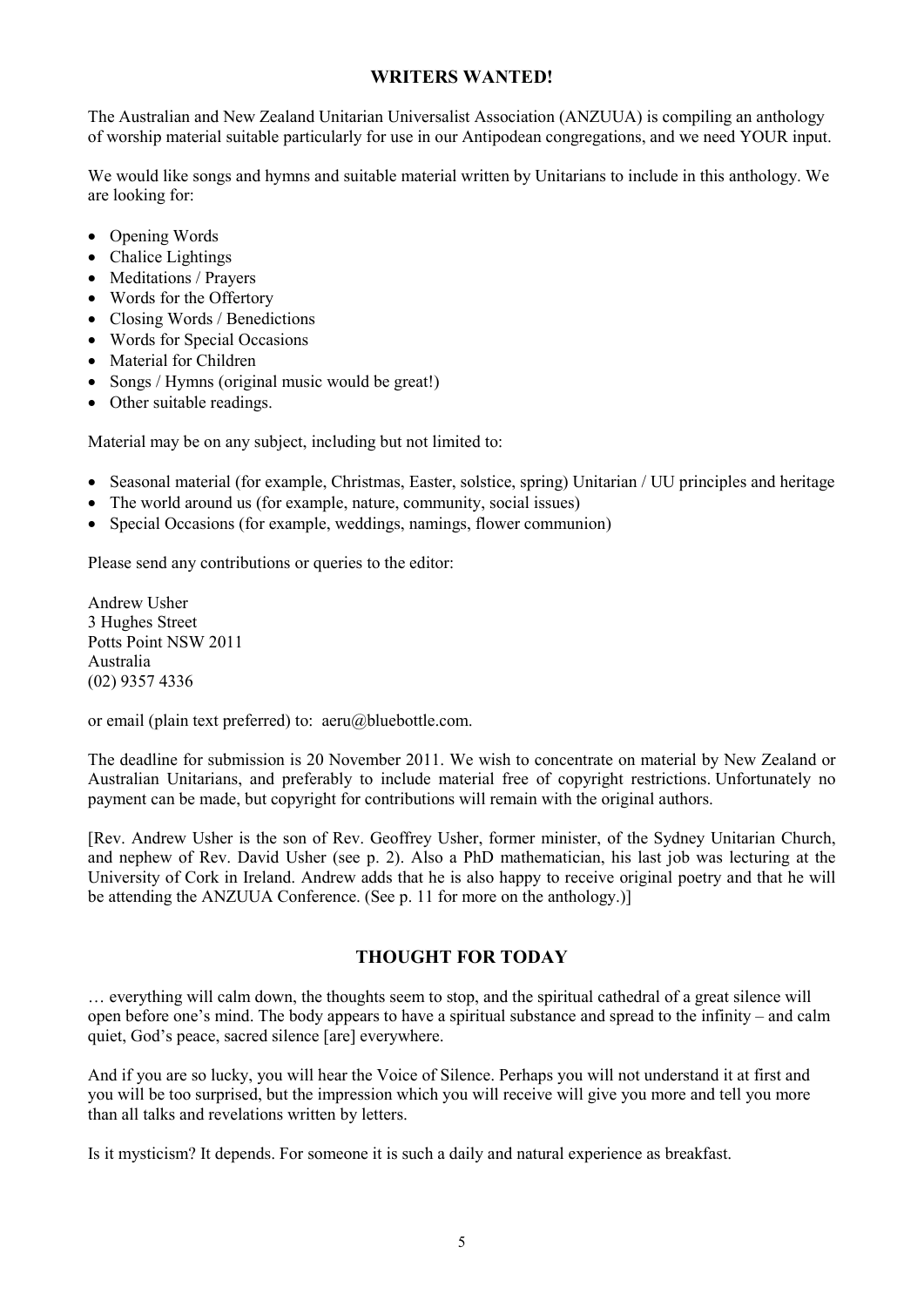[From the translation of Norbert Fabian Čapek's (see p.7) book, *The Principle of Concord*. Altogether, he wrote six books and over 90 hymns, several of which became widely-known popular songs. He translated some 50 hymns from English and translations of his Czech ones are found in our own hymnals.]

#### **UNITY OF EXISTENCE**

### **By Jane and Clive Brooks**

We often hear ecologists telling us that everything is connected to everything else. In the  $21<sup>st</sup>$  Century, in Western society, we are re-discovering this, but it is really ancient knowledge that has been forgotten for a long time. Our hunter-gatherer ancestors really had no reason for seeing themselves set apart from the natural world because they were so completely immersed in it. It is only since the development of civilisation that some people have been able to live in a way in which they have little day-to-day interaction with the natural world.

We tend to regard the rest of the natural world as being there to sustain us, or being there for our use. The idea that humans are a special creation, set apart from nature, comes from the Old Testament of the Bible. Even though we are now a secular society in Australia, and most people accept that humans evolved from primate ancestors, the old idea that we are somehow 'above' nature is well embedded in our psyche.

We are becoming more and more aware that the way in which we in the Western societies live and the size of the human population are having a huge impact on our planet. Some people have the view that the Western world's overconsumption is the more concerning issue but the number of people on earth does matter as well

Daniel Dennett, in his book, *Breaking the Spell – Religion as a Natural Phenomenon*, writes about an engineer named Paul MacCready. He has calculated that, ten thousand years ago, human beings plus their domestic animals accounted for less than a tenth of 1% by weight of all vertebrate life on land and in the air. He estimated that there were only about 80 million people worldwide back then. Today, that percentage by weight, with almost 6 billion of us, and our animals – including our pets as well – is around 98%! That information about biomass illustrates how interconnected the web of life is. A change in one species impacts others as well as itself. It has become plainly obvious to us now that we are part of the natural world and not masters of it.

Dr. John Ruskin Clark, in his book, *The Great Living System*, says: "We need to understand our place in the Great Living System – our limitations as well as our potentialities. Otherwise we have the capability of making our planetary life support system humanly uninhabitable." Uninhabitable also for many of the other life forms with which we share our planet, we would add. Dr. Clark, who was a Unitarian theologian and minister, also pointed out our fate is bound up with the fate of the other creatures we dominate. He wrote that the continuity of being has become evident to us through understanding the process of evolution by natural selection. Biologists now believe that, if we go back along the unbroken genetic line far enough, we find that human beings share a common ancestor with yeast! What is significant, Dr. Clark wrote, is not that our species had such humble beginnings but that we are so intimate a part of the total life process. Dr. Clark suggested that Charles Darwin's Unitarian background – his grandfather, Erasmus, was a Unitarian – liberated him from the entrenched Biblical notion of creation so that he could seriously explore the possibilities of evolution.

The unity of existence goes beyond living things. All being exists in a continuum. There is a vague boundary between the living and the non-living, as shown by the nature of viruses. The continuum connects the animate with the inanimate and goes right to the depths of our being. All the atoms and molecules that are part of our bodies have been recycled many times. They have once been part of the plants and animals we eat. Our atoms and molecules have also been part of inanimate matter: the soil, rocks, mountains, the ocean, the rivers, the rain, and the air we breathe.

The unity of existence goes further than our planet. Almost all life on Earth is solar powered. The Sun provides heat, light and chemical energy in the form of plant life. Without the Sun, we would have no fossil fuel, which comes from ancient fossilised plant biomass. The Sun is not the only star which has made our existence possible. Apart from hydrogen and helium, created by the Big Bang, all the atoms making up our Earth, including those in our bodies, have been produced by nuclear fusion reactions occurring inside ancient stars, while they shone or when they exploded. The debris from those explosions, during which elements heavier than iron were formed, mixed with the clouds of hydrogen and helium which subsequently collapsed under the pull of gravity to form our Sun and its planets over 4.5 billion years ago.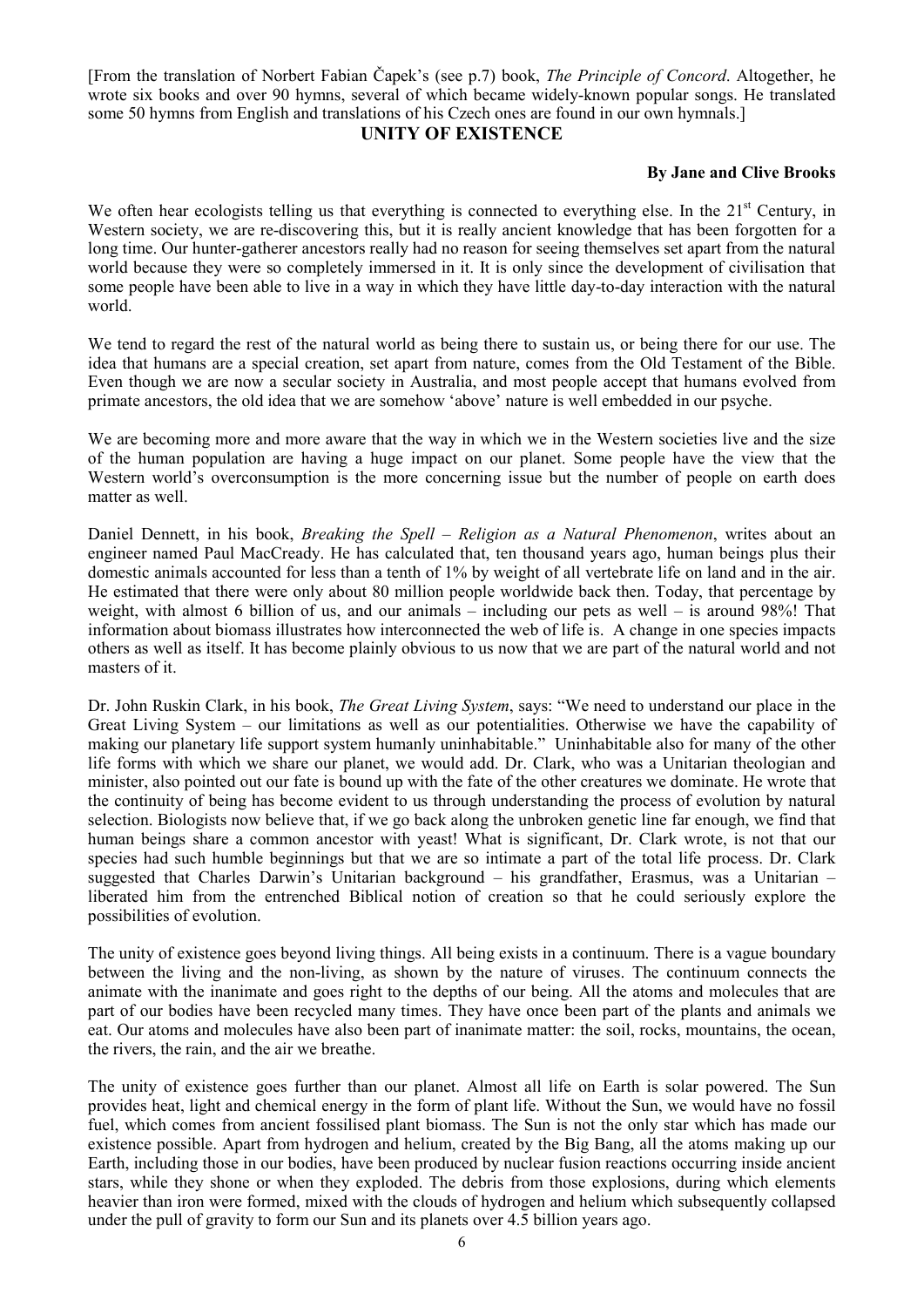We are made of star-stuff. Without the laws of nature that operate throughout the entire universe to make stars form, shine, and otherwise behave like they do, we would not exist. It takes a universe for life, including human beings, to exist. What would be a good word to describe a person who is aware of the unity of existence and has respect for the interdependent web of all existence of which we are a part? – a Unitarian, perhaps?

The President of ANZUUA, Rev. Peter Ferguson, presented a paper at the Growth Workshop for ANZUUA congregations in August 2010. He posed the question: Is the word 'Unitarianism" no longer a useful description of our beliefs? Should we jettison it and describe ourselves as religious humanists? One problem with that could be that not all Unitarians are humanists. Some are theists or believe in some other kind of supernatural beings. In his book, *Good without God*, Greg M. Epstein, the humanist chaplain at Harvard University, tells us that Humanists believe in life before death and that Humanism is about being good without God. Unitarianism has no creed, so no-one is required to believe, or disbelieve, in God in order to belong. If Humanism is about being good without God, as Epstein says, you couldn't be a humanist *and* believe in God. So, if inclusivity is our goal, and surely it would be, for anyone acknowledging the unity of existence, then perhaps it would not be appropriate to jettison the words 'Unitarian Universalist' in favour of 'Religious Humanist'.

Instead of abandoning the word, 'Unitarian', Rev. Ferguson, suggested redefining it to mean that we acknowledge that all of being is unitary, and that we are all part of a single interdependent web of existence. He sees 'Unitarian' as more inclusive than 'Humanist'. It includes everything – all the other forms of life which inhabit the Earth, from the humble plankton to the rhinoceros. 'Universalist' is also a very inclusive word. It was inclusive in its historical usage, which was for the belief that all of humanity would have salvation. Universalist' would be a very suitable term for one who acknowledges our interdependence with the universe; the awareness that, if the universe did not behave as it did, we would not exist – we, like all life on Earth, are made of star-stuff.

Considering that the last of the seven principles affirmed and promoted by the Unitarian Universalist Association and its member congregations is "Respect for the interdependent web of all existence of which we are a part", the unity of existence is already acknowledged and valued within Unitarian Universalism. The issue we wish to raise is, should it be placed at No. 1, rather than No. 7 in the list of UUA (Unitarian Universalist Association) affirmations?

We (Jane and Clive) believe that the Rev. Peter Ferguson has given us an inspiring suggestion that ANZUUA should offer to the world community of Unitarian Universalists. It would help all of us with our 'elevator stories' – a concise answer to the questions,"What is Unitarianism?" or "What do Unitarians believe?" Instead of getting bogged down by the old historical definition and talking mostly about what we don't believe in, we could offer a positive, inspiring statement about what we *do* believe in, even though we have no creed.

If there are others in our ANZUUA community who agree that we have something to offer, then we will need to plan how we might initiate a wider campaign for re-defining Unitarian Universalism. Perhaps there may be an opportunity for discussing this within the broad platform of 'Justice and Compassion', the theme of the 2011 ANZUUA Conference in Brisbane. It requires the capacity to have empathy in order to feel compassion, and be motivated to fight injustices, whether they are social, political or environmental. Could there even be such a thing as empathy without having a deep respect for the interdependent web of all existence of which we are a part?

[Jane and Clive Brooks are long-time members of the Adelaide Unitarian Church –they were even married there. Jane has served three terms on its Board of Management and represents the church on the ANZUUA Council. Both have worked on AUC's 'Expanding Horizons' radio program for about ten years.

Just with the books Jane refers to, Daniel Dennett is an American philosopher and cognitive scientist, considered one of the 'Four Horsemen of the New Atheism' (along with Richard Dawkins, Sam Harris and Christopher Hitchins). He is a leading professor and Co-Director of the Center for Cognitive Studies at Tufts University in Medford/ Somerville, near Boston. John Ruskin Clark wrote two books on science and religion, as well as three biographies of famous American UUs. Greg M. Epstein is the secular humanist chaplain at Harvard University and contributes to *The Washington Post*'s online blog, 'On Faith'.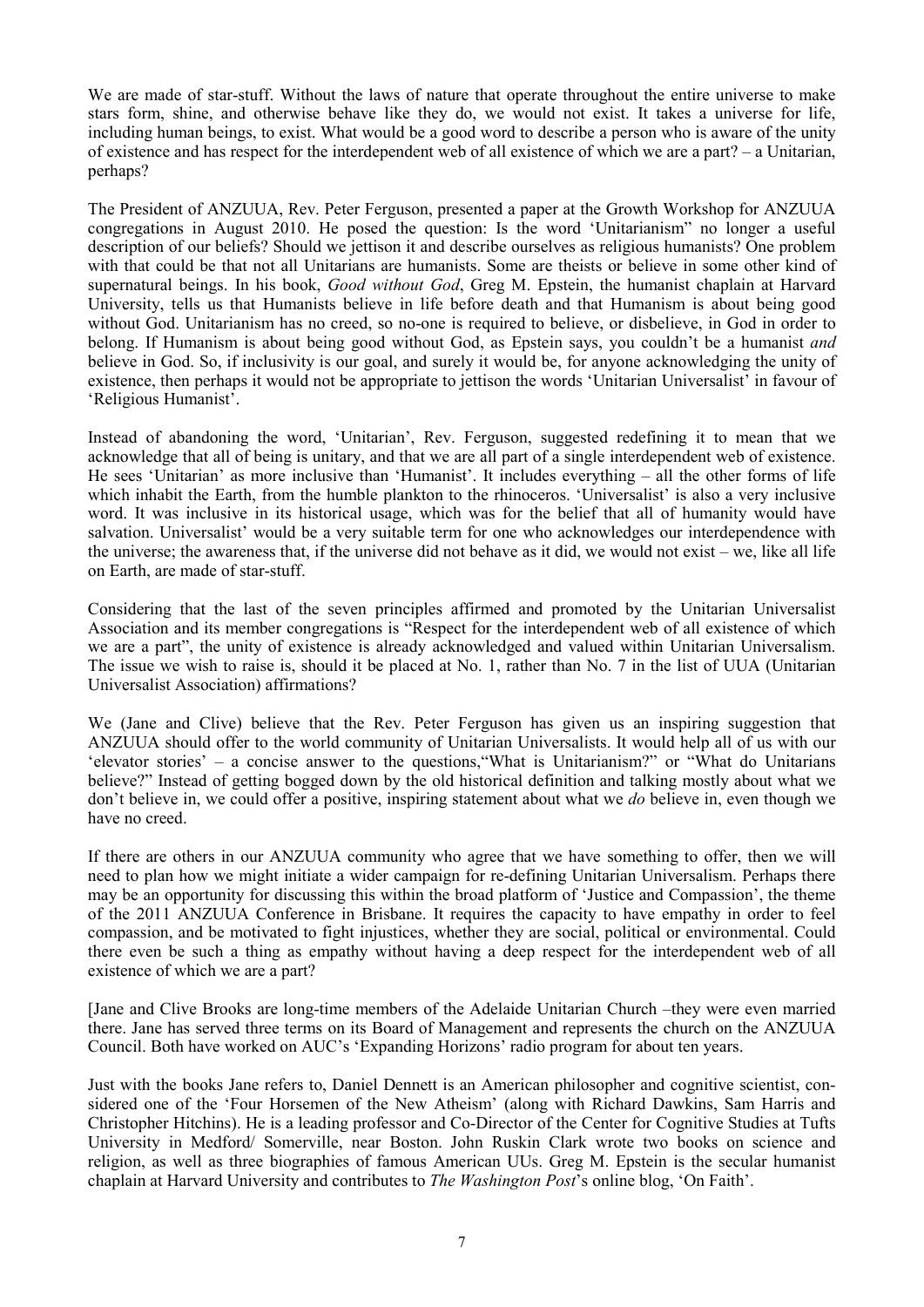## **YOU ARE THEIST, I AM HUMANIST**

(To the tune of 'Sixteen Going on Seventeen' from *The Sound of Music*, originally a Broadway musical produced by Oscar Hammerstein II (lyricist) and Richard Rodgers (composer) in 1959).

You are theist, I am humanist, I think that you're naïve; You have no proof to offer as truth – You simply say, "I believe."

New Age bubbles get you in trouble, Lost in a feel-good fluff; True understanding is quite demanding, Praying is not enough.

Totally unprepared are you To make a case that's plain; Maybe those pagan chants and drums Have ruined your poor brain!

You need someone saner and wiser Telling you what to do; You are theist, I am humanist,  $I -$  will think – for you!

I am theist, you are humanist, You're locked inside your head; You're existential, self-referential, Claiming that God is dead.

Occam's razor, Pascal's wager, Soul-less tautology; Wisdom traditions, not erudition, Make much more sense to me.

Totally unprepared are you To let go of your mind; How 'bout a leap of faith, my friend, You may like what you find!

When you find that you're out of answers, You won't know what to do, I am theist, you are humanist,  $I -$  will pray – for you!

 (*together*) We cannot agree on anything, Each has a point of view; I am theist – I am humanist, That's why we're UU!

[Reproduced with the kind permission of the authors, Scott and Meg Bassinson of the First UU Society of Albany, New York. You can see and hear this clever piece performed by Joyce Dowling and Connie Coombs of the Davies Memorial UU Church in Camp Springs, Maryland, at: www.youtube.com – just search the title of the song.

### **THAT'S AMORE**



When the moon hits your eye like a big pizza pie That's amore.

When an eel bites your hand and that's not what you planned That's a moray.

When our habits are strange and our customs deranged That's our mores.



When your horse munches straw and the bales total four That's some more hay.

When Othello's poor wife, she gets stabbed with a knife That's a Moor, eh?

When a Japanese knight used a sword in a fight That's Sa...mur...ai.





[Found on: www.humormatters.com, a website supposedly belonging to one Dr. Steven M. Sultanoff, Mirthologist and Clinical Psychologist, whose practice is in Irvine, California. While Desdemona was strangled by Othello in Shakespeare's play, she is stabbed Rossini's operatic adaptation.]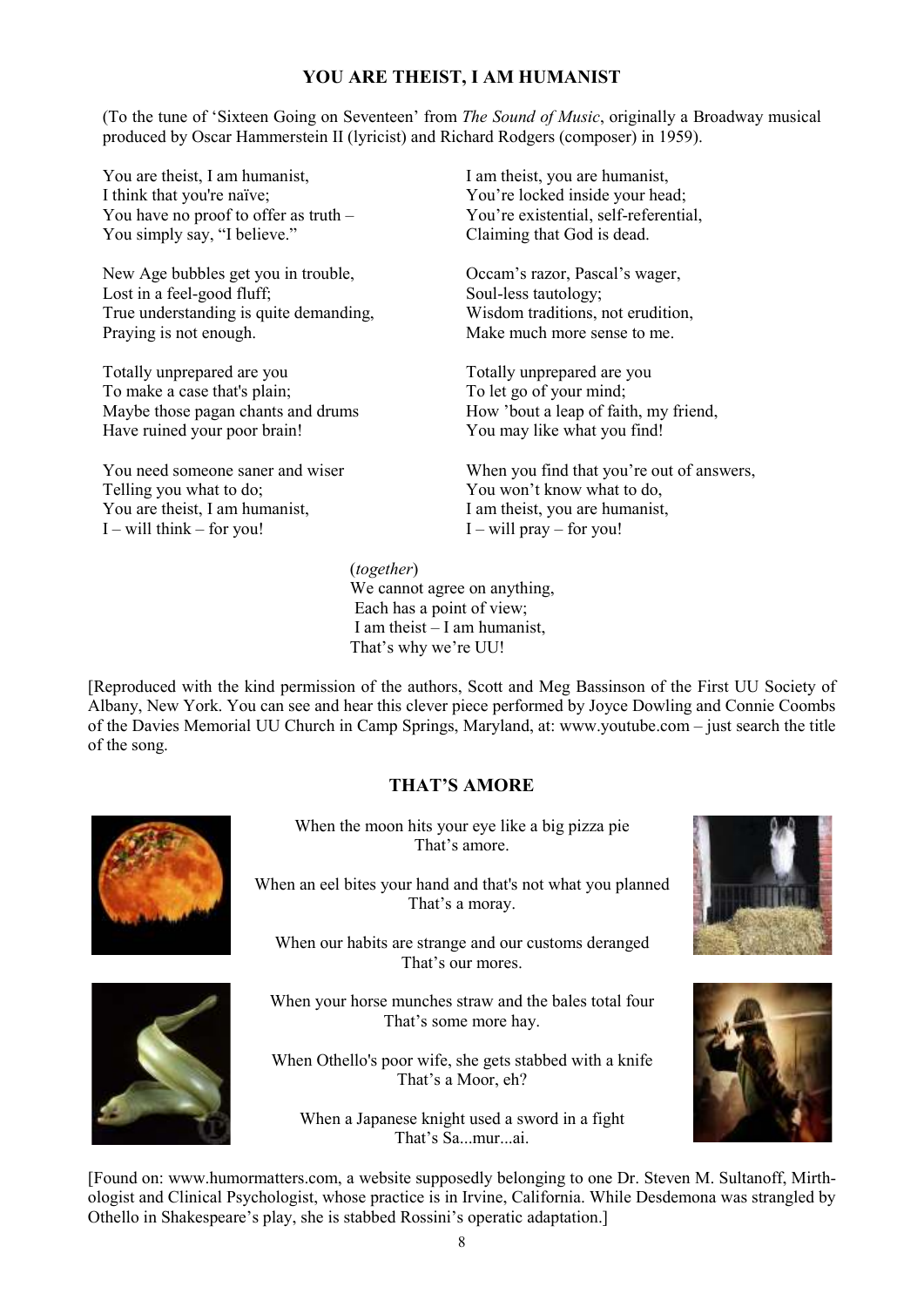# *Z HLUBOKOSTI VOLÁM* **(OUT OF THE DEPTHS)**

*Z hlubokosti volám Tebe, Bože posil duši mou, at' vytrvám v každé době, než se mraky přeženou.*

*Rázem všech a všeho zbaven, čím jsem byl a co měl rád, na svém srdci stesků kámen, kde bych útěchu měl brát?*

*Tys jediný zůstal pří mně, Těšitel a Přítel můj, mluviš k srdci sladce, jemně: "Utiš se a důvěřuj."*

*Co Tvůj čas a Tvoje bolest, na vesmírném orloji, pouhý kmit a dávný šelest ve vzpomínkách po boji.*

*Ještě s jednou prosbou spěchám k Tobě, Těšiteli můj, všechny, po nichž v touze vzdychám, ve své lásce posiluj.*

*Zvláště všechny moje milé, jichž se dotknul úd můj, prosím, Bože, mocný v síle, ochraň, potěš, posiluj.* 

Out of the depths I call to you: God give me power today. In this dark time, let me be true, Till storms have blown away.

From everything and everyone, From all life left alone Alone, despairing, faith undone, My heart has turned to stone.

Beside me only you remain, My comforter and friend. Your faithfulness my heart sustains: "I know this night will end!"

The struggle of my life and pain Fades in the cosmic scheme: A glimmer in a drop of rain, Lost in the battle's dream.

Again, I come to pray in haste, O, God, thanks be to thee. May all who suffer find your grace and may I thankful be.



Norbert Fabian Čapek (1870–1942)

The Czech words are those of a hymn written by Norbert Čapek, founder of the Czech Unitarian Church, while he was imprisoned in Dachau during World War II. Its title is opening line of Psalm 130 ('From out of the depths I call to Thee, O Lord') and the English translation was done by Rev. Richard Boeke of the UK General Assembly and Bodhana Hašplova (Čapek's daughter and wife of his successor, Karel Hašpl). We don't know why it has one less verse but it is a loose translation in order to rhyme in English.

Born into a Catholic family in Bohemia, Čapek became a Baptist at 18, worked as an evangelist in Germany and Moravia, then went on to found almost a dozen churches from Budapest to the Ukraine. Over time, his faith became more liberal – especially when his research of Moravian archives revealed that the traditional religion of his region had actually been 'Free Christian'. Čapek played a significant role in the international organisation now called the International Association for Religious Freedom, founded in 1900 by Unitarians.

Čapek and his family moved to the US in 1914 and joined a Unitarian Church in New Jersey in 1921. Later that year, they returned to the newly independent Czechoslovakia, where they founded the Religious Liberal Fellowship. In just twenty years, the Unitarian Church in Prague had 3200 members, making it the largest Unitarian congregation in the world. The national membership was 8000, including six lay-led 'mission stations' (fellowships) in other cities and towns.

Čapek was arrested by the Gestapo on 28 March 1941 and convicted of listening to BBC broadcasts, a capital offence, and high treason on the basis of some of his sermons. An appellate court in Dresden acquitted him of treason and recommended only a short prison term for the other offence in view of his age. The Gestapo ignored these findings and sent Čapek to Dachau. Details of his subsequent death were unclear for decades but it has now been established that he was taken with some other invalid prisoners to Hartheim Castle in Austria on 12 October 1942 and killed with poison gas. So died the great religious leader, prolific author and hymnodist, whose hymns we sing to this day and whose beautiful Flower Communion is an important feature in our annual calendar.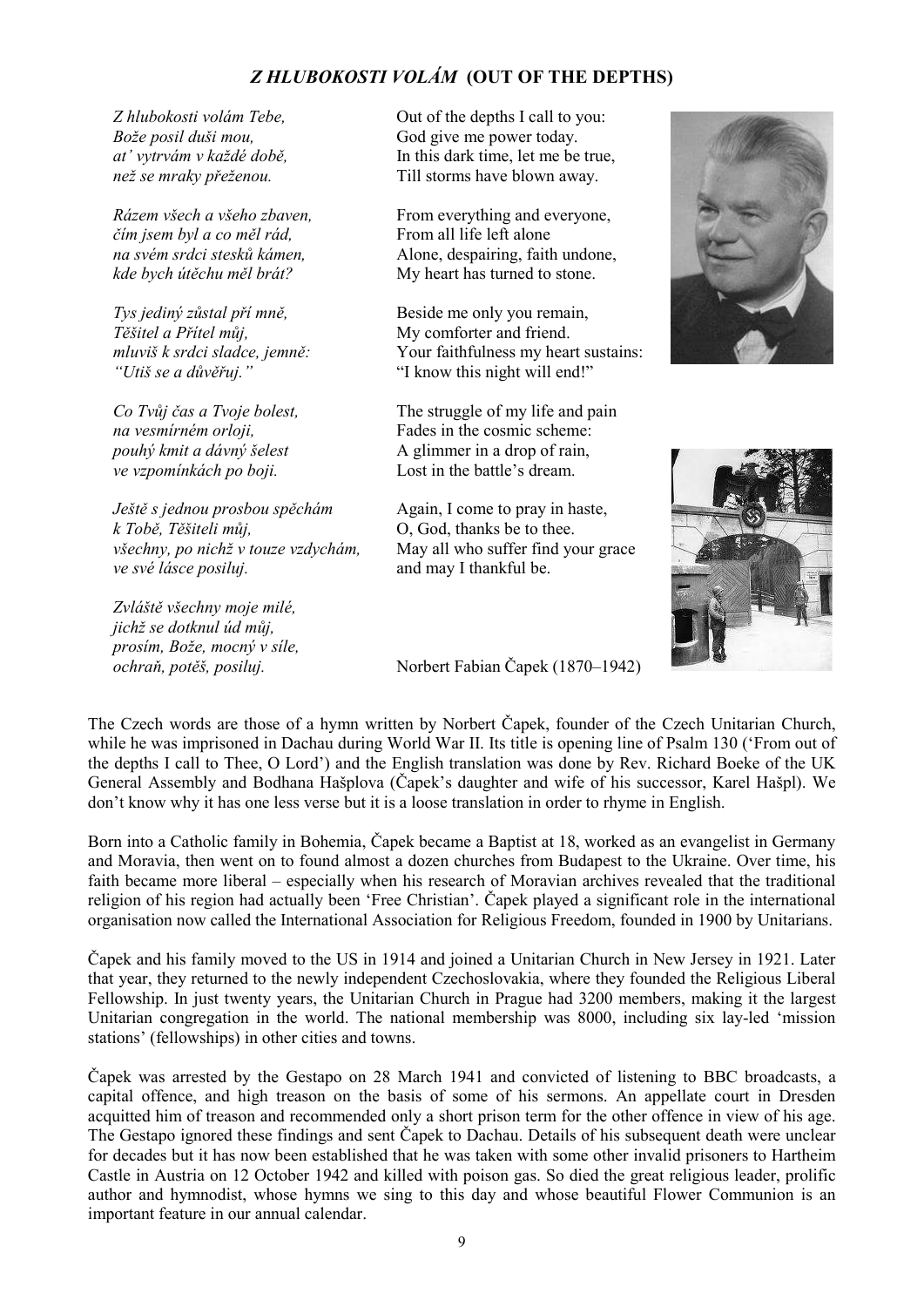### **WRESTLING AT JACOB'S CREEK**

#### **By Rev. Peter Ferguson**

I have based this article on a strange story from the Book of Genesis which tells of the patriarch, Jacob, wrestling with an unnamed stranger. Some of you may recall from your childhood days how the smoothhaired Jacob had cheated his hairy brother, Esau, and then fled for his life into another country. Many years later, Jacob, now wealthy, decides to return to his native land and make peace with Esau.

That night he camps along the banks of the brook Jabbok which marks the frontier to Esau's land. And it is here on this side of the creek that the struggle takes place. The story reflects the ancient belief that boundaries were guarded by local gods, so if you wanted to cross over you had first to deal with the local demon. Out of the shadows of evening comes his adversary and they wrestle fiercely throughout the night.

As the sun comes up, however, the story comes to its dramatic climax. The demon throws Jacob to the ground and puts his hip out of joint. Then, paradoxically, he blesses Jacob, the usurper of his brother's birthright, and gives him a new name – no longer the cheat, but Israel is now his name – a prince of God. And so Jacob crosses over and meets Esau, who welcomes him as a long lost brother.

At a psychological level we know that a very powerful truth lies at the heart of this story. If we want to go beyond our boundaries, there is a price to pay – we have to be prepared to wrestle with our demons, whatever they may be: ignorance, racial prejudice, addictions and all the things that confine and restrict us – that make us mean of spirit.

Some of what I share here is autobiographical. It's about how we struggle with ideas and attitudes that are sometimes too small, too unhealthy and sometimes just plain stupid. Personally, I believe that all gods are human constructs and the products of the wonderful human imagination. This being the case, then I would suggest that instead of the gods manipulating us, it is the other way around.

The gods are the ventriloquists' dolls and we, humans, are the manipulators. We are the ones who decide which words or comments the gods may utter. The gods are the concepts and ideologies that claim power over us. The writer of the letter to the Ephesians expressed these ideas within the religious thought-forms of his own times:

*"Our wrestling is … against the principalities, against the powers, against the rulers of the darkness of this world, against spiritual wickedness in high places."* (Ephesians 6:12)

Whenever some so-called 'higher authority' tells you what you ought to believe, he is using god as a ventriloquist uses his doll. It is the ventriloquist who decides what the god may or may not say. So, whether he's a good decent god or a rotten one depends on the ventriloquist.

We spend much of our lives wrestling with a whole host of authorities and powers that try to persuade us that they know the truth and whom we can trust with our lives. An example is the tobacco industry and its vigorous promotion of the sale of one of the most addictive and lethal of all drugs – an industry that levelled its advertising propaganda at the innocent, the unwary and the young. More than half a century ago the cigarette manufacturers were aware that smoking causes lung cancer and a host of other life-threatening diseases.

When the perils of smoking first came to light, they brought out filter tips and claimed that they eliminated any dangers, then slimline lights, next the mentholated cigarettes – all to persuade people it was safe to smoke. Also they bribed doctors and cynically set up supposedly 'independent' studies to refute the scientific findings and to conceal the toxicity of their products. They hired film stars such as Bob Hope, Ronald Reagan, Sir Laurence Olivier, Kirk Douglas and Bing Crosby to join them in their advertising crusades.

The U.S. Surgeon General's Report on the direct causal relationship between smoking and lung cancer was first released in 1957. Since then there have been many millions of preventable deaths in the USA and around the world. As litigation proceeded in court cases across several countries, executive after executive of W D & H O Wills and other tobacco companies swore under oath that they had never heard of any connec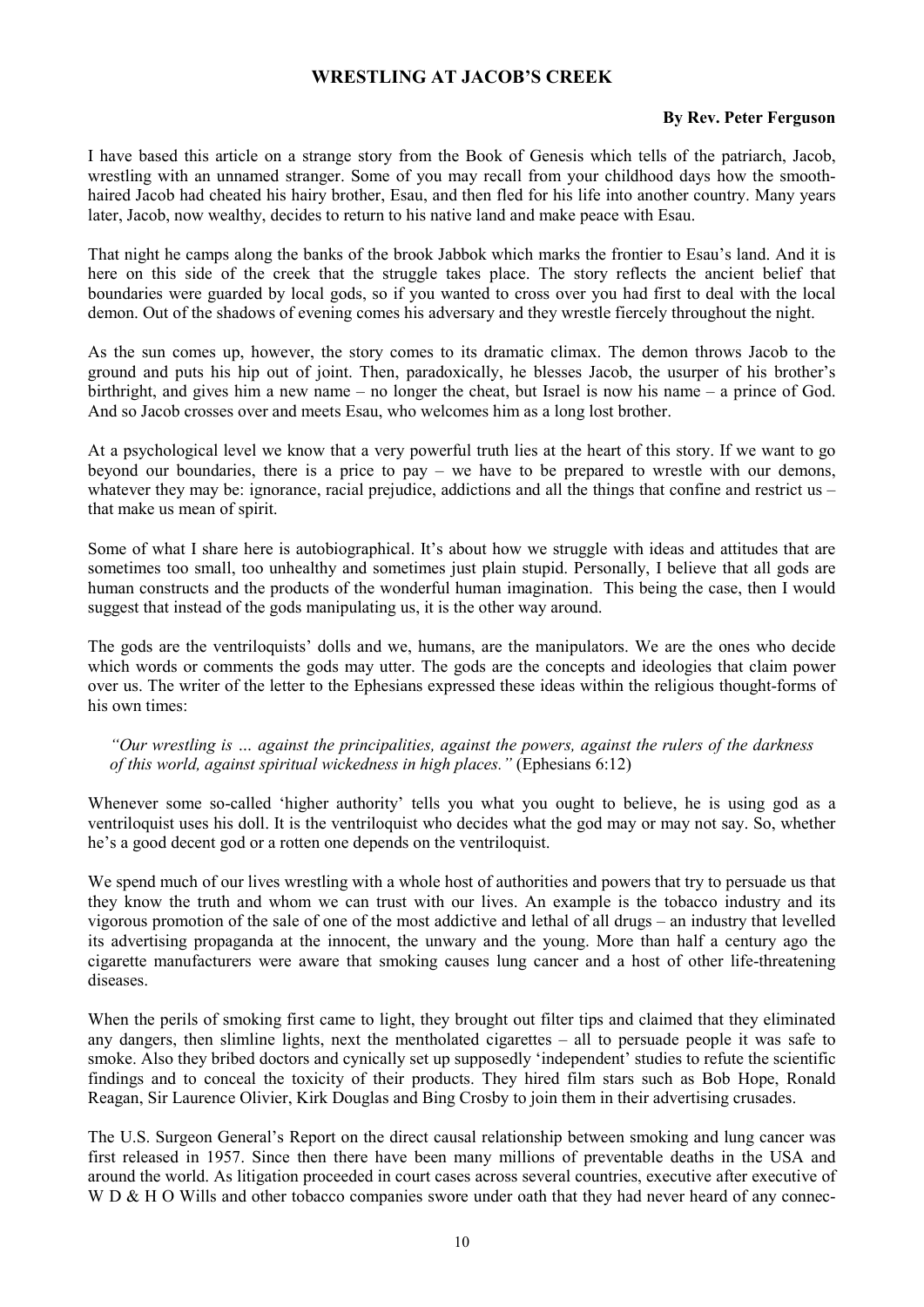tion between smoking and cancer. It took more than 20 years to get governments to take action and even now it is still a legal product.

My personal involvement in the struggle came in 1964 at the Synod of the Diocese of Canberra and Goulburn, where I served as a priest. I proposed a motion calling on the then Federal Government to ban the advertising of cigarettes. The motion was passed overwhelmingly by the Synod, but fell on deaf ears when it reached the government. Taxation revenues were at stake. The money mattered more than people's lives.

Some years later my father, a heavy smoker, died from lung cancer – not very peacefully. Thank goodness those ads depicting beautiful young women on luxury yachts and handsome men in Porches are gone. Still, it's sad that both major political parties have until very recently solicited donations from this toxic industry.

We human beings appear to be genetically hardwired to respond favourably to the authorities and powers, such as political advisers, advertising agencies and a wide range of religious preachers. You only have to look at Hitler. The powers with the most to gain are the ones who make the loudest noises – saying that we should believe them. Never believe anything until you have checked it out first.

Here are some examples from the scripture texts common to Judaism, Christianity and Islam. From the Book of Deuteronomy:

*And the Lord God said 'If a man be found lying with the wife of another man, both of them shall die.'*  (Deuteronomy 22: 22)

*If upon marriage it is discovered that the bride is not a virgin, the men of the city shall stone her to death.* (Deuteronomy 22: 21)

*If a son is stubborn and won't obey his parents, then his parents will bring him to the elders and the men of the city will stone him to death.* (Deuteronomy 21: 18-21)

When it comes to who may enter the assembly of the Lord, the same scriptures have this to say:

*No one whose testicles are crushed or whose penis is cut off, shall be admitted to the assembly of the Lord.* (Deuteronomy 23:1)

*Those born of an illicit union shall not be admitted to the assembly of the Lord – even to the tenth generation.* (Deuteronomy 23: 2)

This is an appalling concept of God. Tragically, it still gives authority and legitimization to successive generations of religious leaders, who without pity execute similar bloody ideas. Contemporary examples of this hideous belief system are the suicide bombers and the Jewish settler who told the journalist that the land that had recently been captured from the Palestinians actually belonged to Israel in the first place – God gave it to them thousands of years ago.

So we need to doubt the authorities in cigarette production, pharmaceutical production and god production. We must always find out for ourselves what is good and what is evil. If we don't choose for ourselves, we'll fall into the trap of believing all the advertising companies, the politicians and the preachers, and believe they are trying to empower and enrich us, whereas in fact they are trying to empower and enrich themselves.

So check it out for yourself and find that it wasn't God telling you it was good to go to war – it was the politicians, the spin-doctors, and big business with their own hidden agendas for you to follow and fit into. Maybe, some of them even believe their propaganda and advertising.

So what happens when we realise they are not true? What happens when we discover that some of the claims are bogus? Well, if that's where you are in your life right now, you will have to pay the high price that comes when you wrestle with the powers that be and seek to cross that particular frontier. Wrestling with your particular demon will always be a painful experience, especially if it involves some of your cherished beliefs and prejudices.

If your ideas about life are wrong, what then can't be wrong? How can you ever again find moral certainty? Do you then lose faith in the idea of truth or justice or goodness? Certainly avoid that road because it leads only to cynicism and nihilism. The tragedy for people like ourselves is that every time we find politicians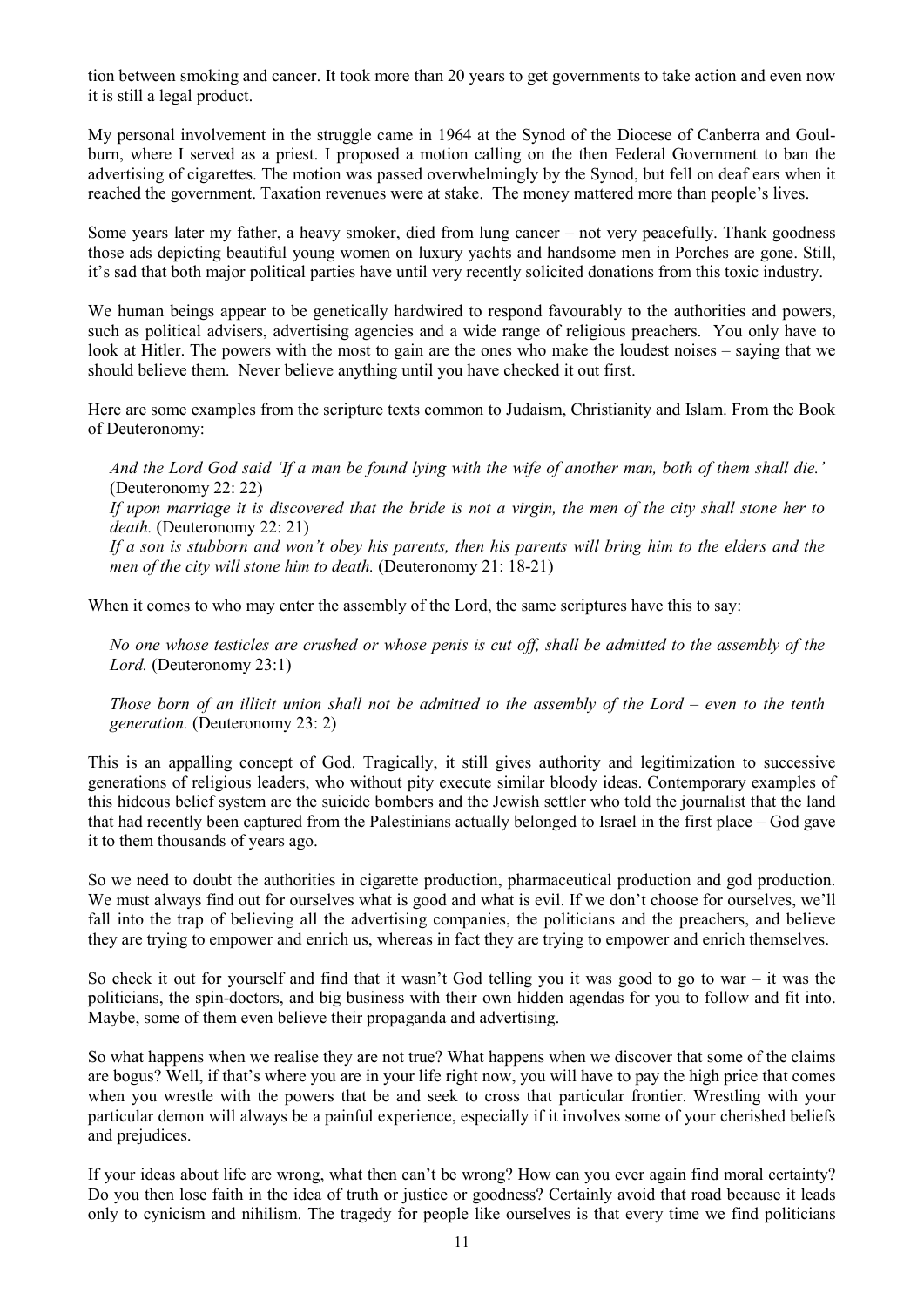lying, every time religious claims are shown to be false and every time a self-serving manufacturer's claims are proved false, we lose some of our innocence and trust.

To wrestle with the powers that be can land you in a state of disillusionment. In my 38 years as an Anglican priest, I seldom encouraged my parishioners to question their concept of God. I was afraid they might become disillusioned and stop coming to church. But upon reflection, isn't it better to be disillusioned than to be illusioned? Isn't it magicians and wizards who illusion people? And I'm not going to be a magician any more.

It was only 11 years ago that I finally reconciled with my heavily compromised intellect and finally fought the demon and crossed that creek. And while my name has not changed it has been a blessed experience. Crossing that frontier and moving forward has given me a whole new sense of belonging. I no longer see myself as the pinnacle of creation mediating salvation and eternal life to those around me who choose to listen. Rather, in the spirit of The Desiderata, I see myself as "…*a child of the universe, no less than the trees and the stars*".

 So, in closing, wrestling with the power and authorities bestows upon us a task: to check out the claims that those in high places make for themselves, their products and their beliefs, to check out that they will empower and not weaken us or keep others in chains. Part of our spiritual growing up is coming to the sometimes painful realization that most of our gods are not divinities at all but rather the ventriloquists' dolls of the politicians, the corporations and preachers. So continue to wrestle at the frontiers even if the ordeal leaves you with a limp. One thing is for sure – we will be blessed!

[This is a reworked version of Rev. Ferguson's address to the Adelaide Unitarian Church on 10 July 2011 – the original title was 'Leaving Eden'.]

### **MORE BIBLICAL MATTERS**

Just while we're on this subject, it may be of interest that 2001 marks the 400<sup>th</sup> anniversary of the King James Version of the Bible, also known as the Authorised Version. Commissioned by King James I in 1604, he assigned six panels of scholars to do the work: three for the Old Testament, two for the New Testament, and one for the Apocrypha. Two teams met respectively at Oxford, Cambridge, and Westminster Abbey – 47 men, in all. While the translators were instructed to consult the original Greek and Hebrew texts, the king ordered them to use 'church' in place of 'congregation' wherever possible.

This version, while by no means the first in the English language, has given us many expressions that are used to this day. To name just a few: 'salt of the earth', 'a broken heart', 'a sign of the times', 'at his wit's end', 'a house divided against itself will not stand', 'apple of his eye', 'as old as the hills', 'bite the dust', 'the blind leading the blind', 'by the skin of one's teeth', 'cast pearls before swine' and even 'a little bird told me'. It is argued that the KJV has contributed more to English phraseology than Shakespeare did.

However, since Rev. Ferguson has asked those of us who had Christian upbringings to remember your early Sunday School lessons, please try the following little quiz:

- Q. Who is the greatest financier mentioned in the Bible?
- A. Noah, because he floated his stock while the rest of the world was in liquidation. (A minor contender was the Pharoah's daughter, who went to the [B]ank of the Nile and got a little prophet.)
- Q. Who is the greatest showman mentioned on the Bible?
- A. Samson, because he brought the house down.
- Q. Where are motorcars mentioned in the Bible?
- A. In Genesis, when God drove Adam and Eve out of the Garden of Eden in a [F]ury; also in the Book of Acts, when the Apostles 'all left in one [A]ccord'.
- Q. Where is baseball mentioned in the Bible?
- A. In Exodus, when Rebecca went to the well with a pitcher.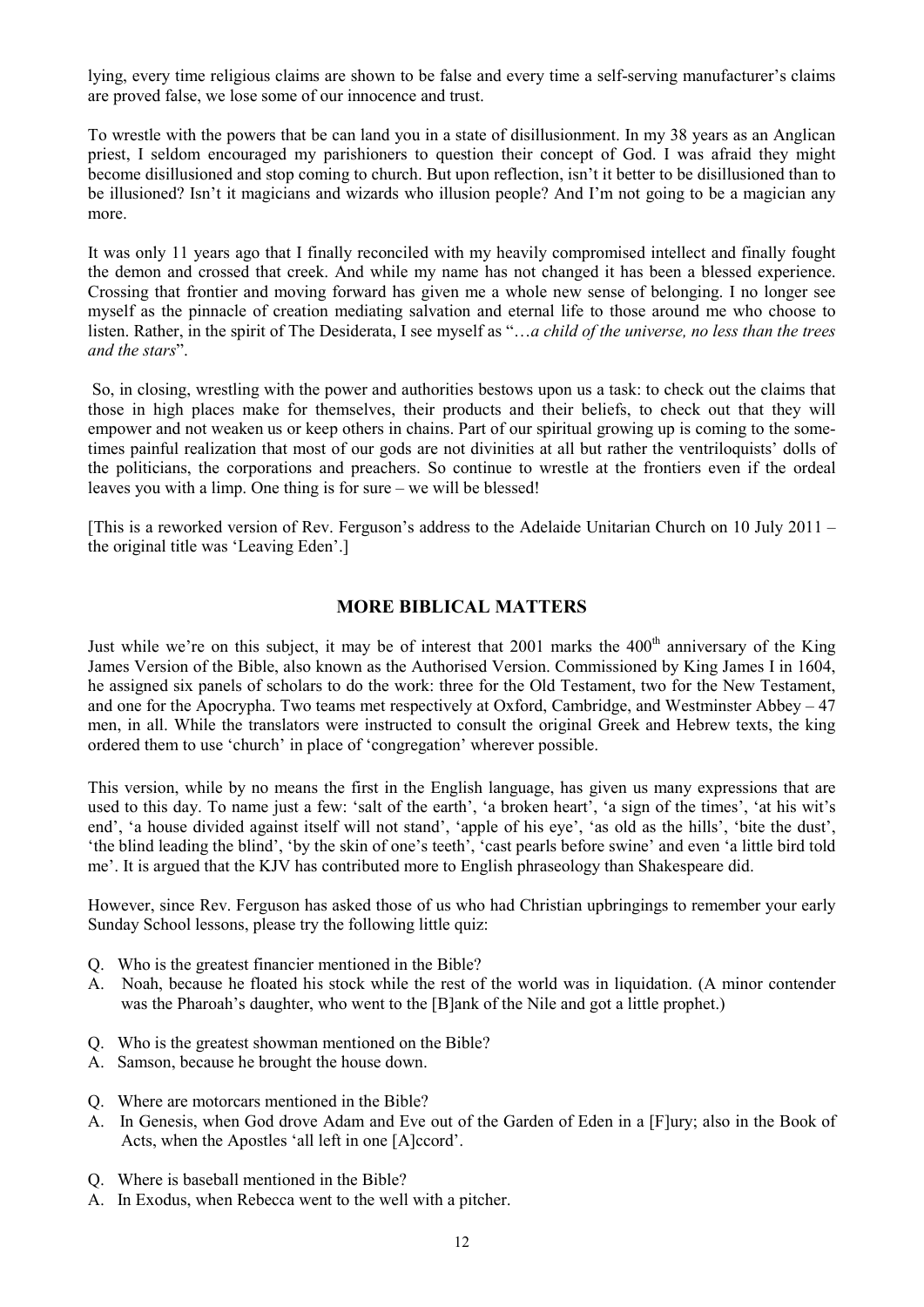### *UNDER THE SOUTHERN CROSS* **– A TEMPLATE FOR OTHER ANZUUA PROJECTS?**

### **By Rev. Derek McCullough**

With the appointment of Andrew Usher as editor, the project to produce an anthology of home-grown music and prose is now a reality. It has been suggested that looking at the process of how this project proceeded might be useful when looking at how we might approach other projects in the future.

The first stage of the project happened when a motion was passed at the Sydney conference that ANZUUA commit resources and energy to producing an anthology of our own. With that go-ahead from the conference delegates the details of the project, such as funding and format, were worked on by the Management Committee.

Three sources of funding were targeted – the UUA's International fund, the Wellington Fund, which is available to the NZ groups, and sales to each of our congregations. A fourth source – international sales – was identified but not included in the budget. If these eventuate they will be considered a bonus.

At the Brisbane workshop on growth and vitality last August, there was enough commitment from the ANZUUA groups to warrant filing applications to the other sources. This was duly done, and both were successful. As a bonus, the UUA International Fund granted us an extra US\$1000 from the retiring chairman as her discretionary option. The Auckland, Blenheim and Christchurch groups also were able to forward their money, so the threshold was achieved to continue to the next stage.

At this point an editorial board was appointed by the Council to oversee the project. Comprising Derek McCullough (Christchurch), Christine Whelan (Auckland) and Renee Hills (Brisbane), and with the help of the Secretary, James Hills, this group set about the task of looking for an editor and drawing up a contract.

This is the point in the story where good fortune struck, in the form of Andrew Usher. He had just returned to Australia from the UK and was keen to involve himself in just such a project. He had the pedigree, the experience and all the necessary skills that we were looking for, so we wasted no time in signing him up. Since then he has called for submissions and started on looking for some external contributions to include.

I am pleased to be able to announce at the upcoming Conference in Brisbane that we are on track with both the timeline and budget to have the book available early next year. In getting this far, I think that three things played an important role:

- 1. Getting congregational buy-in from all the member groups through a conference motion.
- 2. Targeting and obtaining external funding so that the financial risk to ANZUUA was minimised.
- 3. Having a small committed group drive it so that there was accountability.

These enabled the project to proceed to this point. I think this could be used as a template for future projects that ANZUUA might want to embark on.

### **OTHER ANZUUA NEWS**

Understandably, the most recent ANZUU Council meetings have been dominated by matters affecting the Conference in Brisbane. In addition to the official program, there will be a few meetings of 'special interest' groups in the early evenings.

The lengthy deliberations over public liability insurance have finally come to fruition – a provider has been chosen and the policy will also cover those attending ANZUUA Conferences and other meetings.

The Sub-Committee for Ministerial Training has made progress toward a regional curriculum, with highlevel academic support (and, possibly, funding) available from the ICUU. The question of how any such qualifications can be accredited will be discussed at the Conference.

It has been pointed out that the Religion section of the Census recently conducted in Australia classified Unitarianism under 'Christian' rather than 'Other'.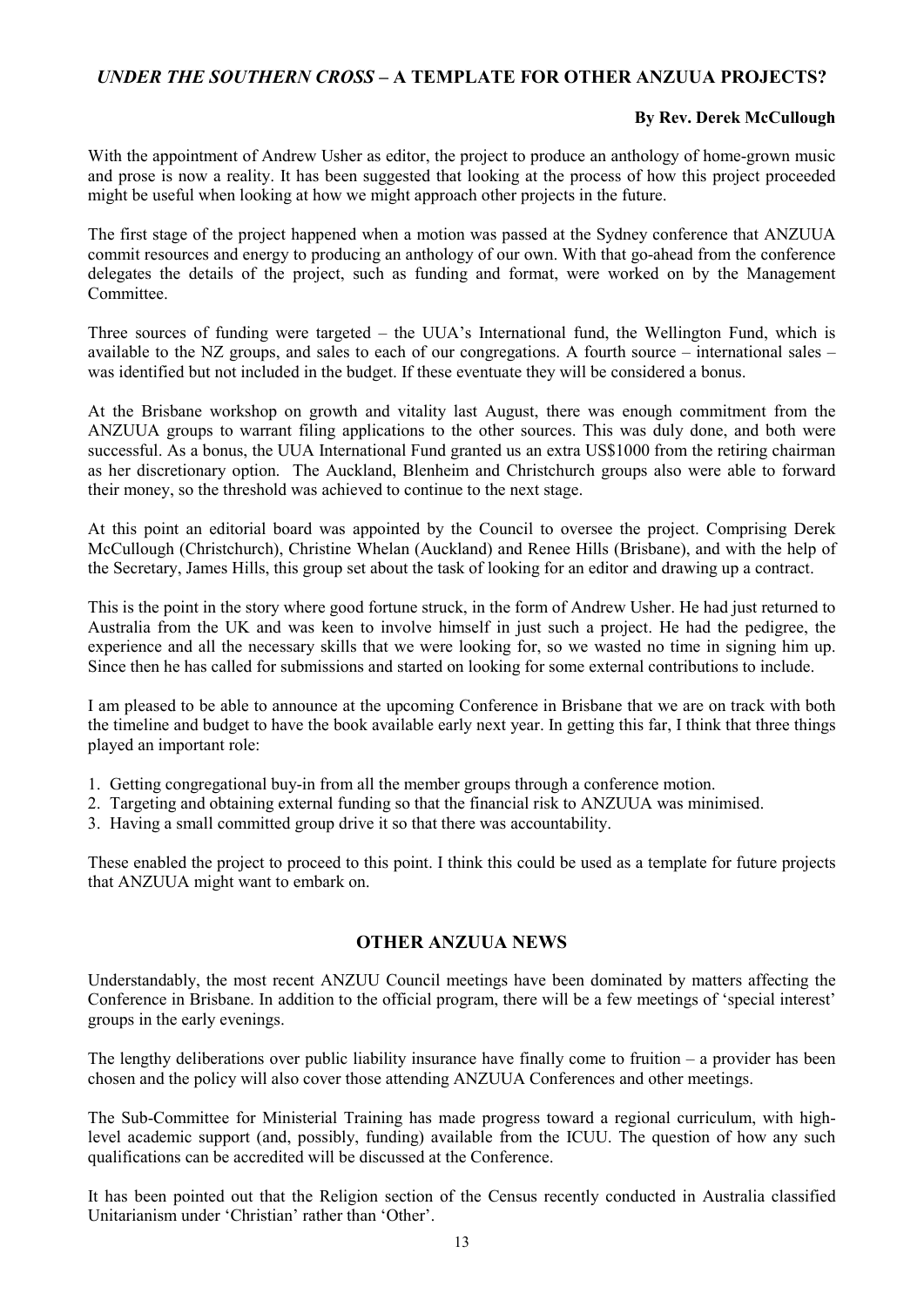#### **UNIVERSALISM – OUR OTHER HALF**

#### **By Mike McPhee**



The 50<sup>th</sup> anniversary of the formation of the Unitarian Universalist Association in the US is as good an occasion as any for Unitarians to consider the oft-neglected second strand of our historical tradition. While it was only in North America that a Universalist denomination developed and flourished under that name, people of that persuasion lived (and still live) in many other countries where they complemented and contributed to their Unitarian counterparts.

Like Unitarians, with their doctrine of a singular deity, the Universalists can trace their belief in universal salvation to early Christian sects whose 'heresies' were stamped out after the Council of Nicaea in CE 325. Similarly, both concepts were resurrected in Europe in the  $15<sup>th</sup>$  and  $16<sup>th</sup>$  Centuries and led a parlous existence during an era of official state religions. Finally, both movements redefined themselves in post-Christian terms in the 19<sup>th</sup> Century, with Unitarians stressing the unity of religious truth and Universalists proclaiming the validity of all religions – truly, 'opposite sides of the same coin'.

In Britain and Europe, universal salvation (or universal reconciliation) was a repudiation of the Calvinist doctrine that only a small number of predestined individuals (the Elect) would go to Heaven. Some adherents rejected the cruelties of Hell outright while others saw the need for actual sinners to spend some time in a place more like Purgatory before being admitted to Heaven. Both tendencies regarded eternal torment and/or annihilation of the soul as repugnant to their conception of a just and loving god.

The English Civil Wars of the 1600s were a time of great religious turmoil, with radical movements that made the Puritans appear moderate. Universalist sentiments were first expressed in print by Gerard Winstanley (1648), a 'True Leveller' (Christian communalist) who later became a Quaker, Richard Coppin (1652), an ex-Anglican, and Jeremy White (1712), who had been Oliver Cromwell's chaplain and left his works unpublished in his lifetime.

The first Universalist churches were founded by James Relly (1722–78), who also preached in America, in the early 1750s and by American-born Elhanan Winchester (1751–97) four decades later. Relly's churches became a denomination, whereas Winchester joined the General Baptists, who rejected the Calvinism of the Particular Baptists, and promoted his 'restorationist' Universalism within their ranks. At about the same time, a Universalist movement formed in the Scottish Borders region and spread north over time to Edinburgh, Glasgow and elsewhere.

Both the Rellyites, who believed in immediate redemption, and the Universalist Baptists, with their concept of a 'remedial hell', were sufficiently Trinitarian to be tolerated at a time when Unitarianism was still illegal. After the passage of the Unitarian Act of 1803, that movement grew rapidly in both England and Scotland. The three denominations exchanged speakers and doctrines, and eventually all of the other congregations came under the Unitarian 'umbrella'.

In America, the first Universalists of note were George de Benneville (1703–1793), a British ex-Huguenot, and the aforementioned Elhanan Winchester. Dr. de Benneville had studied medicine (and also preached) in Germany, so he made contacts with German immigrants in Pennsylvania whose 'Pietist' denominations verged on Universalism. (More about him on the next page.) Winchester had a tendentious career as a Baptist minister in New England, then preached to slaves and formed a mixed-race congregation in South Carolina. His drift toward Universalism was all but complete when he returned north and met de Benneville in Philadelphia in 1780.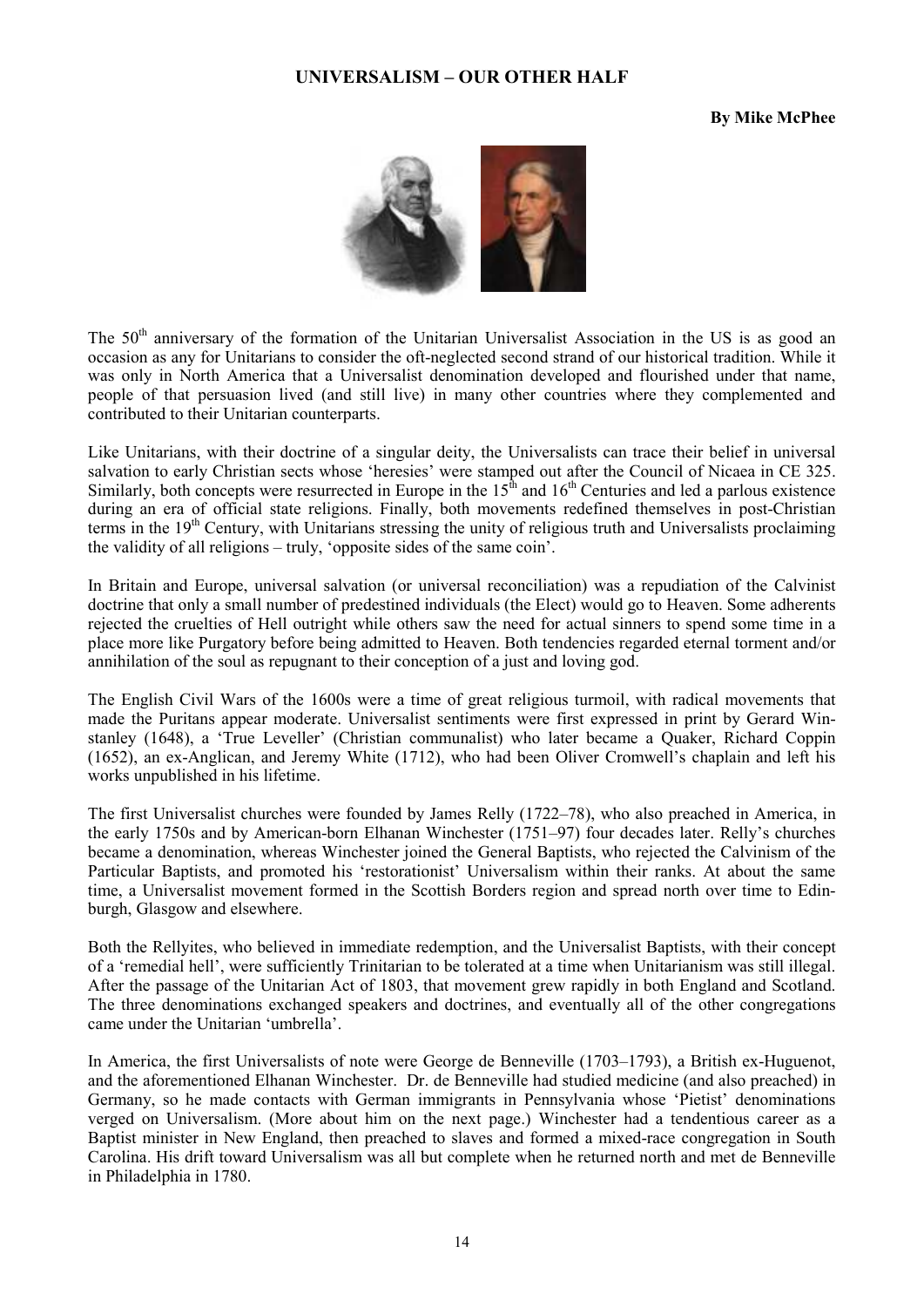Prior to this, John Murray (1741–1815, pictured top left) was converted in England by James Relly and emigrated to America in 1770. He became an itinerant preacher, travelling between New Hampshire and Virginia, before founding a Universalist church in Gloucester, Massachusetts in 1774. He became the pastor of the First Universalist Church of Boston in 1793, in which year he founded the Universalist General Convention, along with Winchester and others. The most prominent of the 'second generation' was Hosea Ballou (1771–1852, pictured top right), who abandoned his Calvinist Baptist upbringing in his teens and became a preacher in 1791. Possibly the first Universalist to reject Trinitarianism, he founded the weekly *Universalist Magazine* in 1819 and a less successful scholarly journal in 1830.

The American Universalists differed on the question of whether salvation was immediate or delayed, but did not consider that a major issue. The Unitarians, on the other hand, rejected universal salvation outright and Ballou debated with the legendary William Ellery Channing on the subject. (However, he greatly respected the Unitarians' commitment to reason, which was also a Universalist principle.) Through his children and descendants, Ballou is the most famous name in American Universalist history, though others of note were Olympia Brown, the first female Universalist minister (1863), and the missionary, Thomas Starr King.

The General Convention became the Universalist Church of America in 1942, by which time it had congregations all over the US and was more Unitarian in its thinking. (To be fair, the Unitarians had also evolved past the parochial attitudes that divided them from the Universalists a century earlier.) Despite ever warmer relations and active collaboration, it was almost two more decades before the two denominations formalised their common cause in the merger of 1961. To this day, some churches in the US and Canada use the Universalist name. Other Universalist churches formed in the Philippines and Japan.

[Our thanks to the UK historian and hymnodist, Andrew Hill, for his most helpful paper on Universalism in Britain. Andrew wrote the hymn, 'Honourable Saints', about Michael Servetus, Faustus Socinus and Francis David, and has served as president of the Unitarian Historical Society.]

### **AN INTERESTING STORY**

George de Benneville was the son of a French nobleman who fled the fierce persecution of Huguenots (Protestants) and took a position in the court of King William III. He became a midshipman in the merchant navy at the age of 12 and went to North Africa, which changed his perception of Muslims for the better. Back home, he had a vision of burning in Hell and suffered a year of severe depression; then he had another vision in which Jesus assured him he would be saved. He concluded that, if someone as sinful as himself was to be redeemed, everyone must be – for which he was expelled from his Calvinist church.

At 17, he felt the call to preach in France and was arrested shortly after his arrival in Calais, imprisoned and then driven from the city. He ministered to an underground Protestant group in Normandy for two years, was arrested near Dieppe and condemned to death. With his head literally on the executioner's block, he was reprieved by King Louis XV. He preached in Germany and Holland for the next 18 years, near the end of which he became gravely ill. Feeling himself "dying by degrees", he hallucinated being escorted through Heaven and Hell and woke up in a coffin 42 hours after being pronounced dead!

Understandably, his faith in his mission was reinvigorated and his reputed 'return from the dead' drew larger crowds than ever before. This alarmed both the religious and secular authorities, earning him another brief imprisonment. He left for America with some other European emigrants in 1741.

[You can read the full story (and many others) on the Dictionary of Unitarian and Universalist Biography website: www25.uua.org/uuhs/duub. It lists many existing articles but also others that are in the process of being written or for which writers are sought. Your editor hopes to post an article there, one day, hopefully about a Unitarian leader in this part of the world.

We have an article on Thomas Starr King in our files and will print it in this journal on some future occasion. For now, we'll give you a famous quote of his that sums up the differences between the two denominations at the time: "We Universalists believe that God is too good to damn us. You Unitarians believe that you are too good to be damned." (*Caveat*: These may not be his exact words.)]